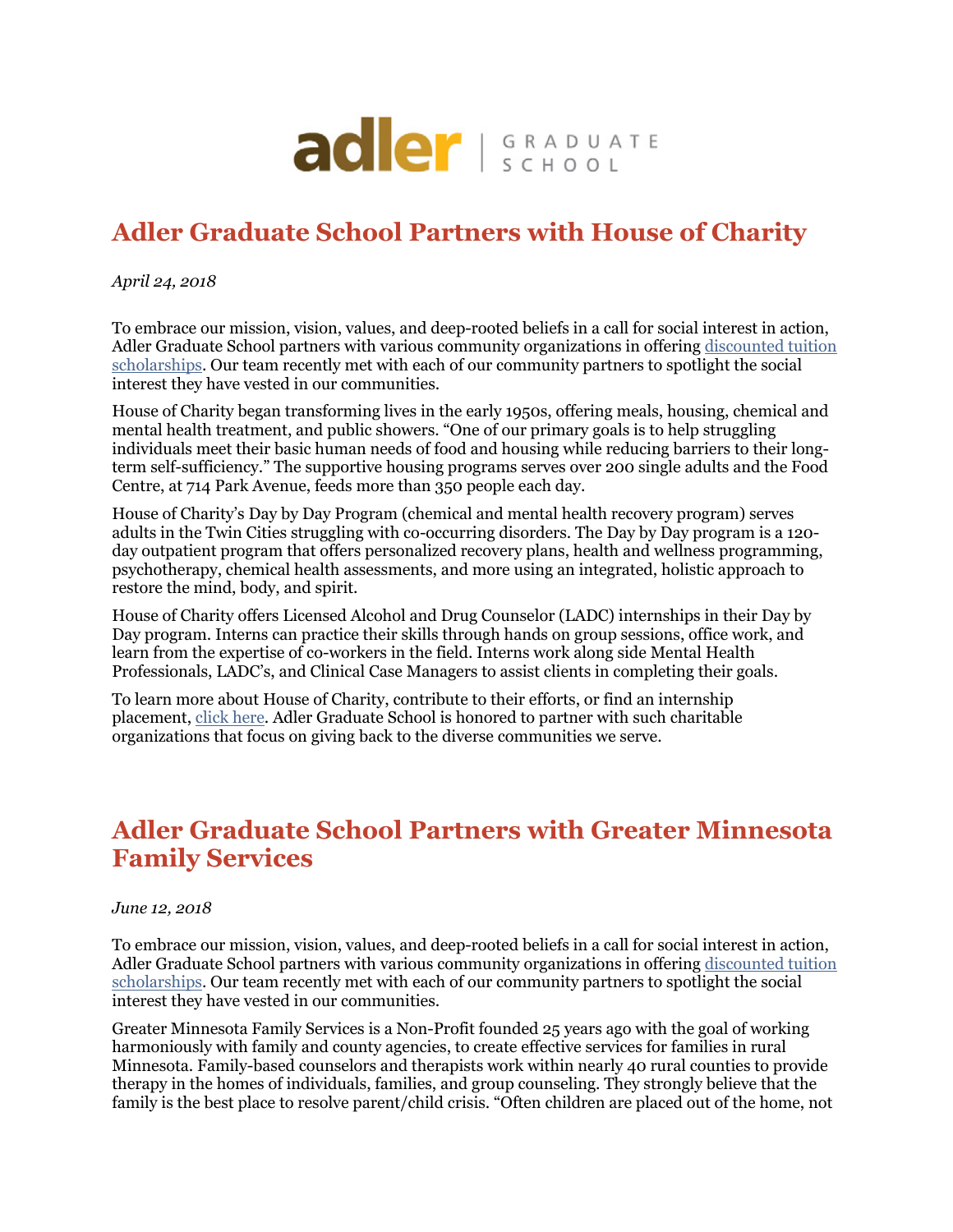because families are unwilling to change, but because community resources have not had the time or intensity of services to help the children have successful experiences in their homes and communities. Department of Human Services recently released a statistic that 70% of master level graduates move to metro areas, lessening the resources necessary to help families in need, leaving only 30% of graduates for rural areas."

Greater Minnesota trains each new staff that joins the agency in a "Reflective Supervision" type of practice. It is a 2-day retreat where staff take time to learn more about themselves at an in-depth level and how that impacts their relationships with each other and the clients they serve. The retreat is an attempt to help counselors be more in touch with themselves (which can be overlooked in their busy/academic world) and find more internal motivation to practice better self-care and wellness.

Greater Minnesota's services aim to focus on family conflict, health, unity, emotional abuse, neglect, social functioning, school performance, and prevention and reunification of children who are returning from out-of-home placements. They offer school and family mental health programs in 50 school buildings throughout Minnesota that work with youth on a one-to-one counseling basis and other programs that provide group counseling, skills, and therapy like the Challenge Program, Heartland Girls Ranch, and North Crow Group Home. These programs serve as therapeutic services and site-based intensive mental health programs.

Their early childhood services include Head Start programs, daycare, and SEED: Social Emotional Enrichment and Development programs which provide Day Treatment for young ones three hours per day. The SEED program helps children ages 3-5 with relationships, regulation, routines/exploration by focusing on social skills, therapeutic play, team building, family skills, and individualized attention. "Research suggests it [emotional intelligence] is responsible for as much as 80% of the successes in our lives."

Additionally, the non-profit has a 17-bed Shelter Care in Willmar, Minnesota that provides short term crisis stays for youth and longer term group home placement for youth in need of more prolonged treatment.

Greater Minnesota Family Services' has a unique G.M. Gives program which provides flexible funding for children and their families receiving services in assisting them to be more self-sufficient and enhance their circumstances. The program helps inspire real and lasting change for children and their families. Past G.M. Gives have gone to helping boys join Cub Scouts and assisting in the finances for therapeutic equine treatment. These funds are generated through donations only by staff and outside donors.

To learn more about Greater Minnesota Family Services, contribute to their efforts, or find an internship placement, click here. Adler Graduate School is honored to partner with such charitable organizations that focus on giving back to the diverse communities we serve.

### Adler Graduate School Partners with Wayside Recovery Center

#### *June 15, 2018*

To embrace our mission, vision, values, and deep-rooted beliefs in a call for social interest in action, Adler Graduate School partners with various community organizations in offering discounted tuition scholarships. Our team recently met with each of our community partners to spotlight the social interest they have vested in our communities.

Wayside Recovery Center began in the 1950's as a traditional shelter and supportive community for homeless women. In the late 1950's, Wayside shifted focus to meet the needs of the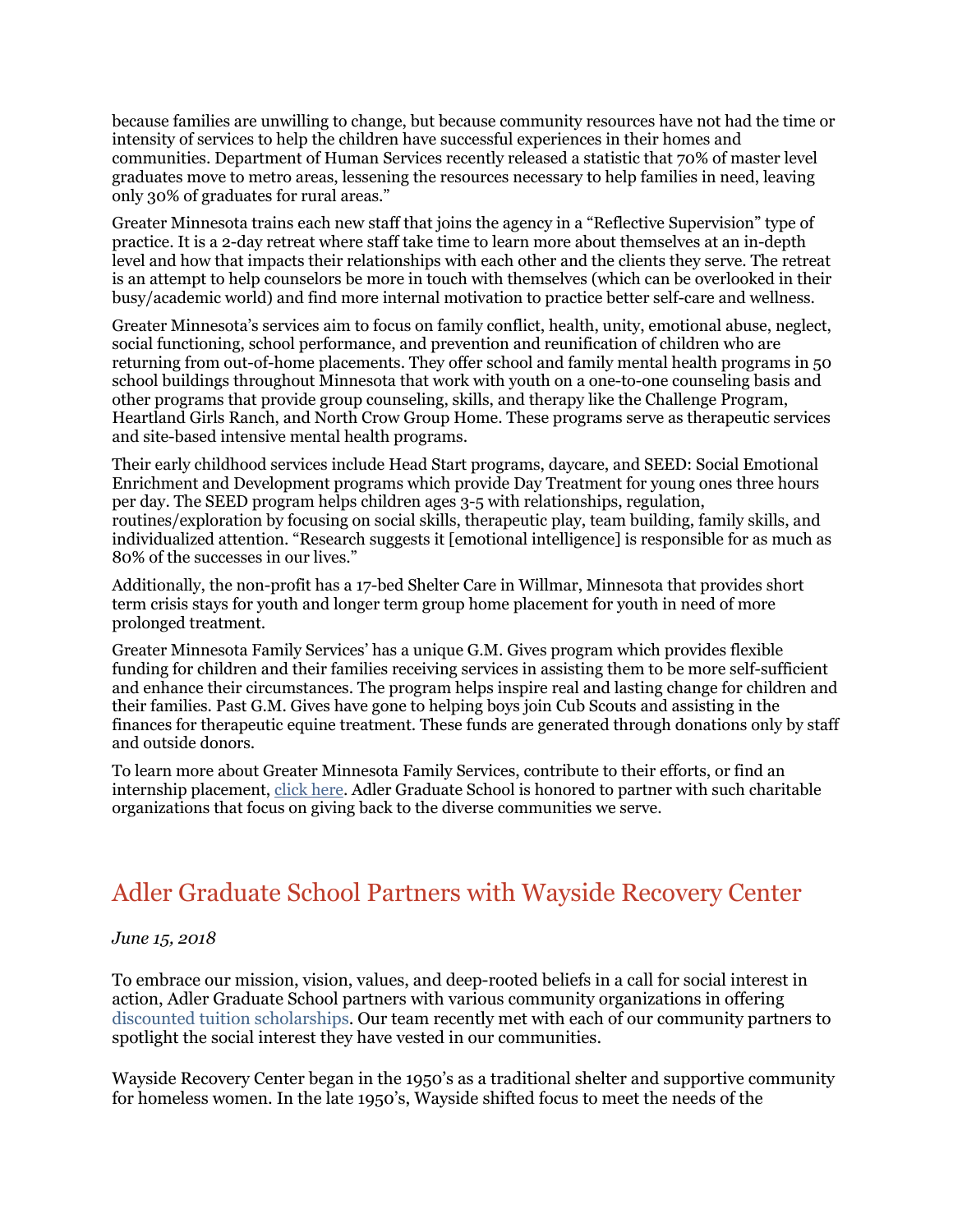surrounding communities, providing both substance abuse treatment and shelter for women and families. One of very few truly trauma-informed and gender-responsive treatment organizations for women and families, Wayside serves over 500 women and 300 children per year.

Wayside Recovery Center provides both residential and out-patient programs with a multigenerational focus. Their holistic approach backed by dual licensed staff provides the education and knowledge to help build supportive and long-term recovery plans for patients.

Wayside's unique Family Treatment Program serves women and children by removing the barrier of worry for treatment and allowing the families to remain living together on site. "Our Family Treatment Program allows the children to stay with their mother while she experiences residential

care and support. This allows us to offer wrap around services for the children's needs as well," says Wayside's Vice President of Clinical Programs, Dr. Jessie Everts. The care structure works at strengthening relational skills, breaking the generational cycle of dependency, and working with children to address the trauma of their mother's addiction. Wayside offers one of only six family treatment programs in the state and maintains over an 85% reunification rate of children with their mothers.

Among their other programs, the center offers mental health treatment through counseling, a Women's Treatment Center as a residential substance-use recovery program, and an out-patient treatment in their Wellness Center. Their Supportive Housing program provides safe, affordable, permanent housing for women and their families. The St. Louis Park location supplies 40 beds for single women pursuing recovery and personal growth. Additionally, a peer recovery program that partners past recovery successes with incoming women creates an informal level of care from individuals with personal experiences to form more relationshipbased healing.

Wayside believes each woman's recovery journey is unique. They tailor their services to meet these needs and build lasting results. To learn more about Wayside Recovery Center, contribute to their efforts, or find an internship placement, click here. Adler Graduate School is honored to partner with such charitable organizations that focus on giving back to the diverse communities we serve.

## Adler Graduate School Partners with East Side Neighborhood **Services**

#### *June 15, 2018*

To embrace our mission, vision, values, and deep-rooted beliefs in a call for social interest in action, Adler Graduate School partners with various community organizations in offering discounted tuition scholarships. Our team recently met with each of our community partners to spotlight the social interest they have vested in our communities.

East Side Neighborhood Services (ESNS) aims to build pathways toward equity by disrupting social and economic barriers through their 15 strengthening family, metro food shelters, and wide range of educational programs. ESNS opened its doors in 1915, with original settlement